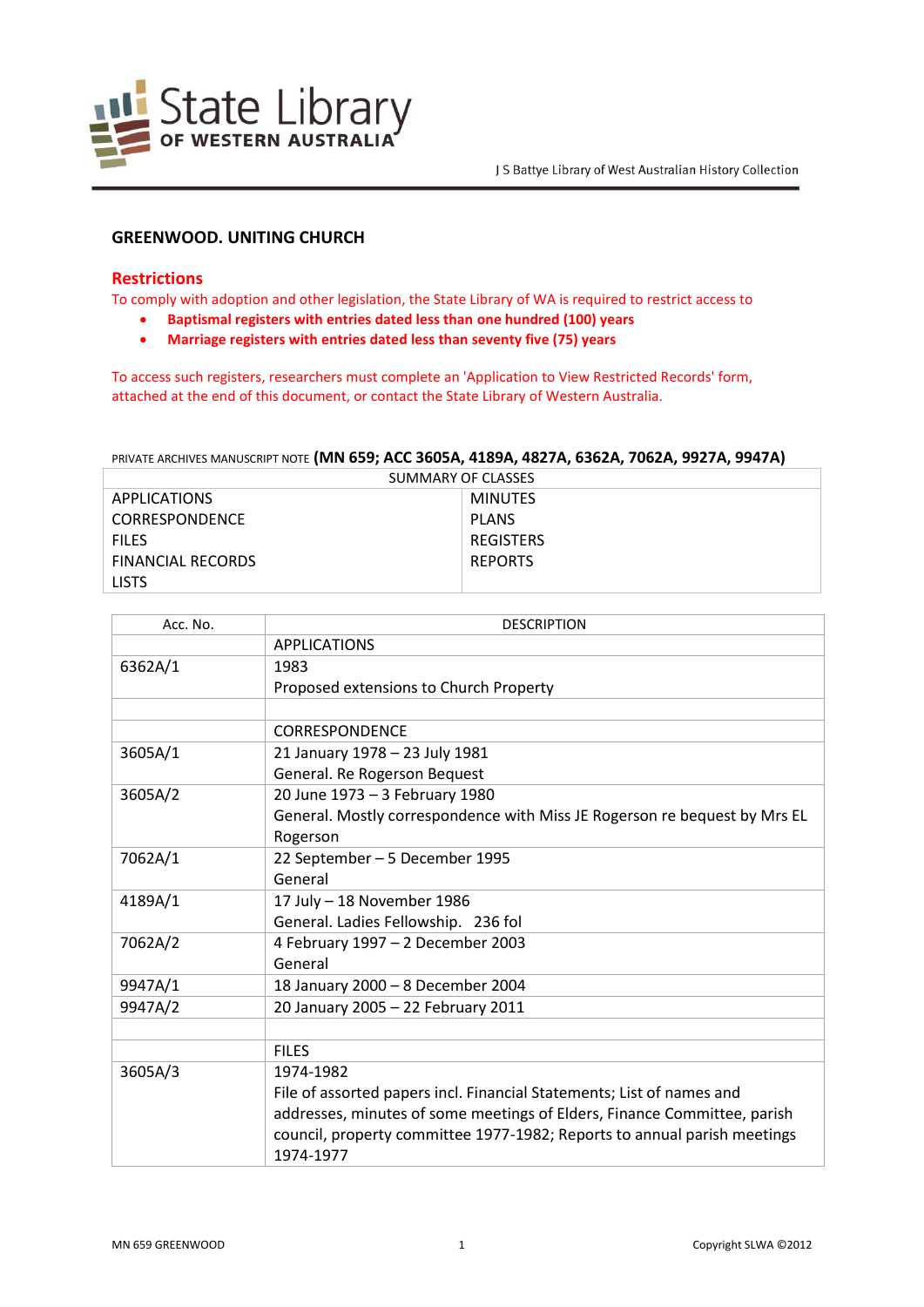

| Acc. No.    | <b>DESCRIPTION</b>                                                      |
|-------------|-------------------------------------------------------------------------|
| 9947A/13    | 1996                                                                    |
|             | Parish profile                                                          |
| 7062A/3     | $1999 - 2001$                                                           |
|             | Administration Committee. Contains correspondence, financial records,   |
|             | minutes, reports                                                        |
| 7062A/4     | $1999 - 2002$                                                           |
|             | Church Council. Contains agendas, correspondence, financial statements, |
|             | minutes, reports                                                        |
| 7062A/5     | $1999 - 2003$                                                           |
|             | Elders. Contains correspondence, minutes, reports                       |
|             |                                                                         |
|             | <b>FINANCIAL RECORDS</b>                                                |
| 6362A/2     | 1973-1979                                                               |
|             | Cash Book                                                               |
| 6362A/3     |                                                                         |
|             | 1980-1983                                                               |
|             | Receipts and Expenditure Book<br>1980-1984                              |
| 6362A/4     |                                                                         |
|             | Mission & Service Programme                                             |
| 6362A/5     | 1982-1985                                                               |
|             | Treasurer's Report                                                      |
| 6362A/5     | 1983-1985                                                               |
|             | Statements of Receipts & Expenditure                                    |
|             |                                                                         |
|             | <b>LISTS</b>                                                            |
| 4189A/2     | n.d.                                                                    |
|             | Ladies Fellowship Members                                               |
|             |                                                                         |
|             | <b>MINUTES</b>                                                          |
| 4189A/3     | 15 February 1977 - 13 December 1977                                     |
|             | Includes Rolls, Petty Cash Statement, Notices of Meetings               |
| 4189A/4     | 20 February 1979 - 11 November 1986                                     |
|             | Includes some attendance sheets 85 fol                                  |
| 6362A/7     | 6 May 1984                                                              |
|             | <b>Congregational Meeting</b>                                           |
| 6362A/7     | 23 June1984                                                             |
|             | Presbytery Property & Finance Committee                                 |
| 7062A/6     | 29 April 1988                                                           |
|             | Administration, Communication and Events Team                           |
|             | 4 March 2002-17 October 2002                                            |
|             | Administration and Finance Committee                                    |
|             | 14 November 2002 - 11 December 2003                                     |
|             | Finance, Administration and Property Committee                          |
| 7062A/7 OSM | 18 April 1982 - 10 November 1996                                        |
|             | Congregation. Includes annual reports and parish review.                |
| 9947A/11    | 16 March 1983 - 23 March 2003                                           |
|             | Duncraig. Congregation. Annual general meeting                          |
| 7062A/8     | $1997 - 1999$                                                           |
|             | Congregation                                                            |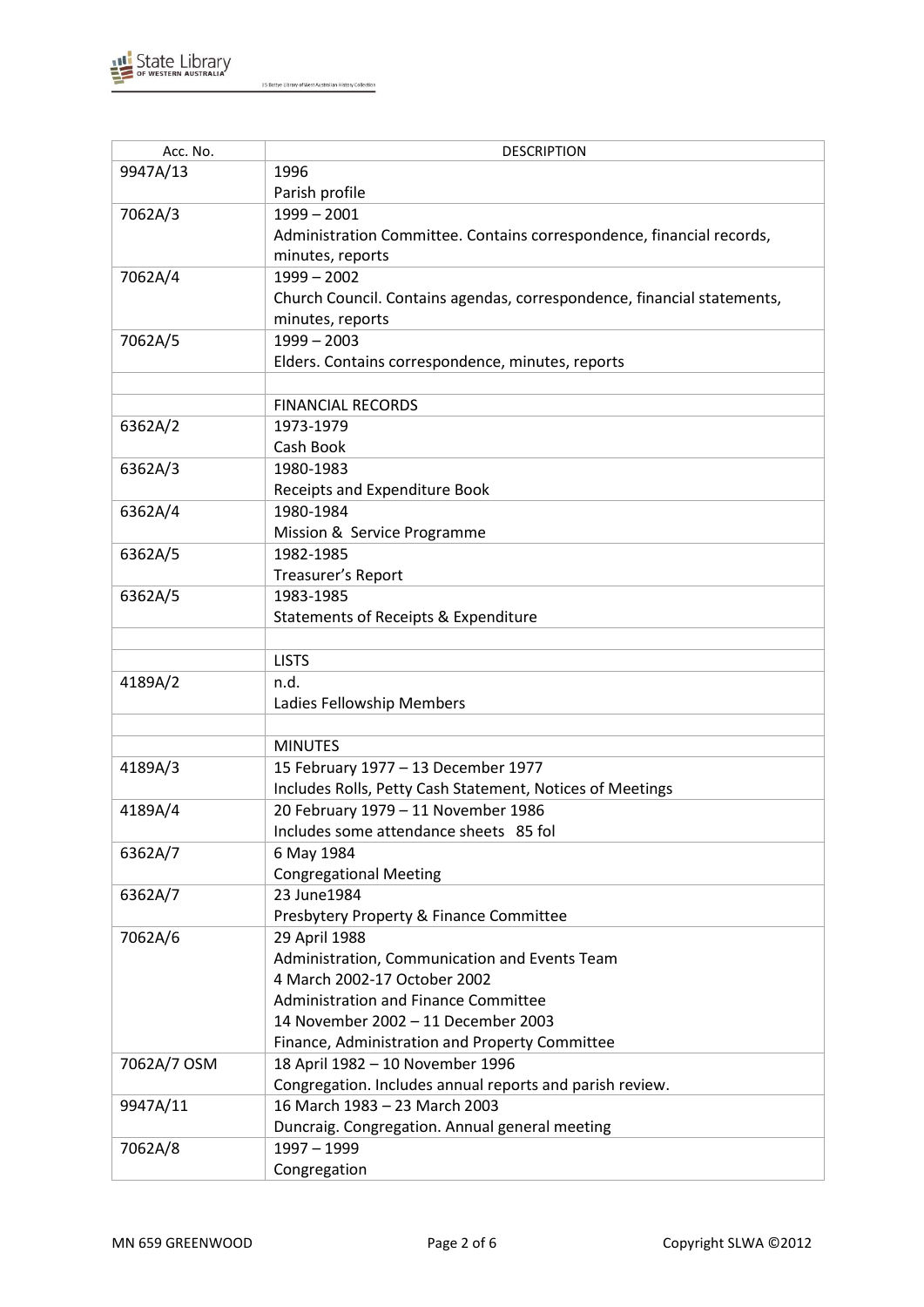

| Acc. No. | <b>DESCRIPTION</b>                                              |
|----------|-----------------------------------------------------------------|
| 9947A/5  | 21 November 1999 - 24 November 2010                             |
|          | Congregational meetings                                         |
| 7062A/9  | 26 March 2000 - 9 March 2003                                    |
|          | Congregation. Also contains balance sheets, reports             |
| 9927A/1  | 2007-2012                                                       |
|          | Congregational. Includes reports                                |
| 7062A/10 | 2 April 1996 - 4 May 1999                                       |
|          | <b>Elders Council</b>                                           |
| 9947A/6  | 1 February 2000 - 8 February 2008                               |
|          | <b>Elders Council</b>                                           |
| 7062A/11 | 17 May 1998 - 25 September 2001                                 |
|          | Mission and Evangelism Team                                     |
| 7062A/12 | 6 December 1972 - 12 November 1978                              |
|          | <b>Parish Council</b>                                           |
| 7062A/13 | December 1978 - July 1989                                       |
|          | Parish Council                                                  |
| 7062A/14 | 9 August 1989 - 9 March 1999                                    |
|          | Parish Council                                                  |
| 7062A/15 | $1994 - 2002$                                                   |
|          | November 1994 - April 1996, Combined Teams                      |
|          | June 1994 - March 1998, Communications Team                     |
|          | June 1994 - May 1997, Mission Team                              |
|          | June 1994 - April 1998, People Team                             |
|          | May 1996 - November 1997; October 2001; February 2002, Property |
|          | Committee                                                       |
| 7062A/16 | June 1994 - November 1997; April 2000 - May 2000                |
|          | <b>Worship Team</b>                                             |
| 9947A/10 | 6 February 1980 - 13 December 1994                              |
|          | Worship committee                                               |
| 9947A/12 | 14 February 1995 - 15 November 2003                             |
|          | Worship committee                                               |
| 9947A/8  | 20 July 1995 - 11 December 2010                                 |
|          | Finance, Property                                               |
| 9947A/9  | 6 June 1995 - April 1999                                        |
|          | Miscellaneous                                                   |
| 9947A/4  | 17 November 2001 - 5 February 2008                              |
|          | Church Council                                                  |
| 9947A/3  | 13 April 2003 - 23 July 2009                                    |
|          | Children's ministry                                             |
| 9947A/7  | 5 December 2006 - 8 May 2007                                    |
|          | <b>Executive Council</b>                                        |
|          |                                                                 |
|          | <b>PLANS</b>                                                    |
| 3605A/4  | August 1972, May 1977, February 1979, August 1980               |
|          | Architectural                                                   |
|          |                                                                 |
|          | <b>REGISTERS</b>                                                |
|          |                                                                 |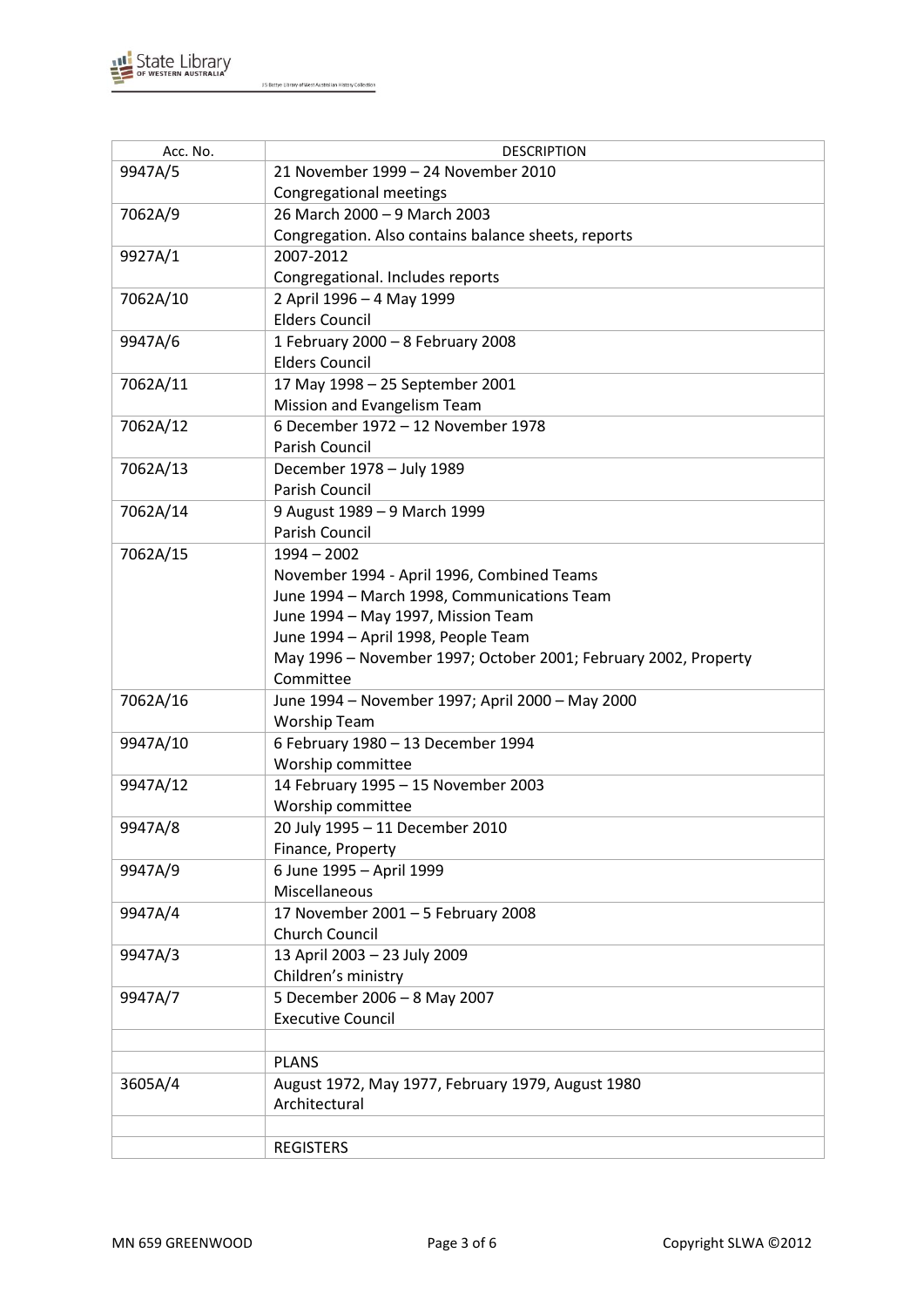

| Acc. No.                  | <b>DESCRIPTION</b>                                                        |
|---------------------------|---------------------------------------------------------------------------|
| 4827A/1                   | 22 October 1972 - 28 December 1986                                        |
| <b>CHURCH REGISTERS</b>   | Baptismal register. Includes Baptismal Register (22 October 1972 - 22 May |
| <b>Restricted</b>         | 1977 for Congregational Church Greenwood Parish.                          |
| 7062A/17                  | 29 September 1973 - 21 September 1996                                     |
| <b>MARRIAGE REGISTERS</b> | Marriage register                                                         |
| <b>Restricted</b>         |                                                                           |
|                           |                                                                           |
|                           | <b>REPORTS</b>                                                            |
| 6362A/8                   | 1978-1984                                                                 |
|                           | <b>Annual Reports</b>                                                     |
| 6362A/9                   | 1981. Parish Profile                                                      |
|                           | May 1986. Parish Review                                                   |
|                           | 5 July1984. Proposed Agency - Greenwood Uniting Support Service           |
| 4189A/5                   | 1983                                                                      |
|                           | Annual Report. "The Greenwood Story"                                      |
| 9947A/15                  | 29 November 1994 - 23 November 2003                                       |
|                           | Reports                                                                   |
| 7062A/18                  | $1995 - 1996$                                                             |
|                           | Various committee reports                                                 |
| 9947A/16                  | 3 February 2004 - 7 December 2004                                         |
|                           | Reports                                                                   |
| 9947A/17                  | 19 February 2005 - November 2009                                          |
|                           | Reports                                                                   |
| 9947A/14                  | $2005 - 2010$                                                             |
|                           | Annual financial                                                          |
| 9927A/1                   | 31 December 2008                                                          |
|                           | End of year financial report                                              |
|                           |                                                                           |

Holdings = 72 cm

## *Copyright Restrictions*

*The Commonwealth Copyright Act 1968 regulates copying of unpublished material. It is the user's legal obligation to determine and satisfy copyright.*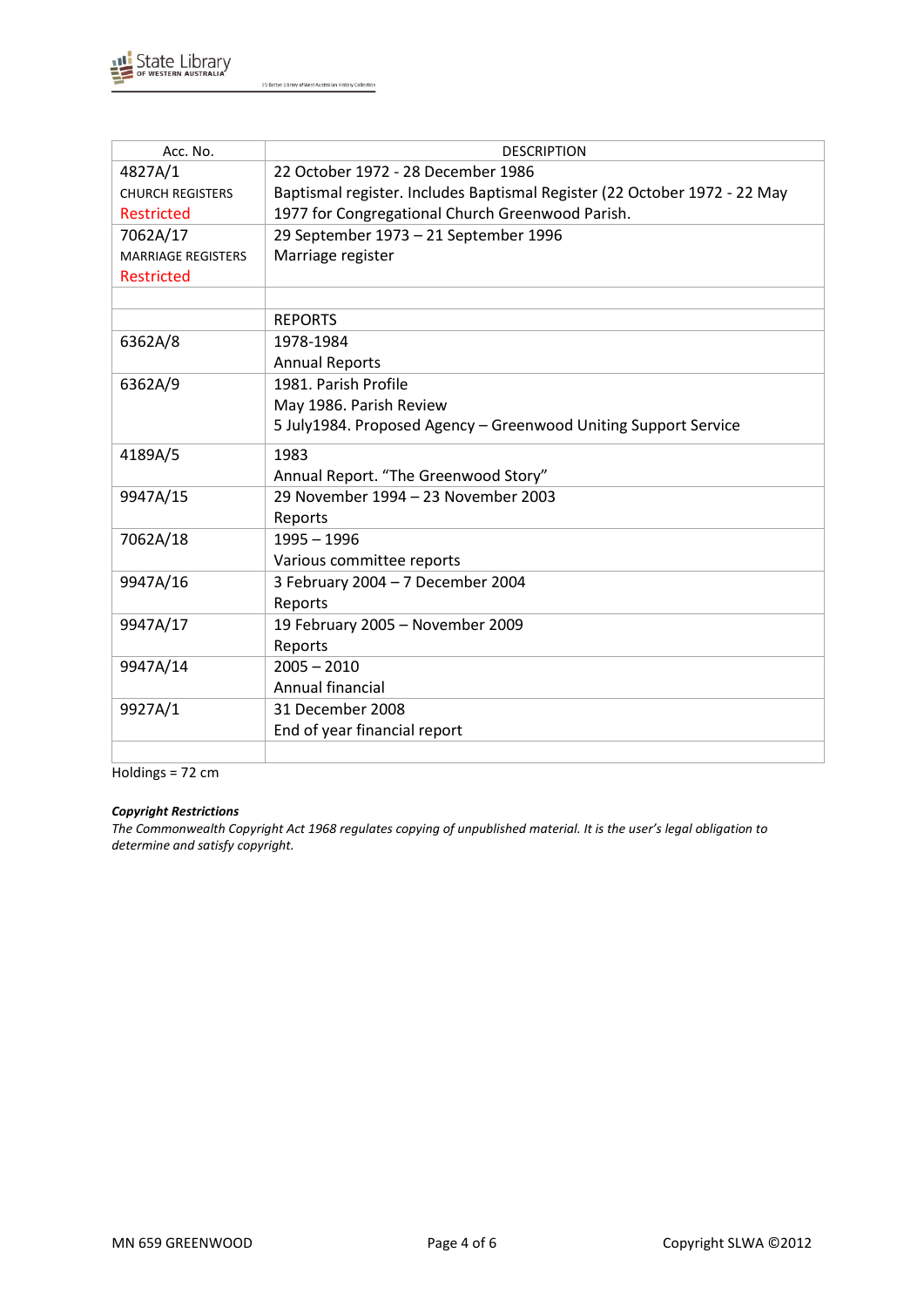

#### **STATE LIBRARY OF WESTERN AUSTRALIA – PRIVATE ARCHIVES**

#### **APPLICATION TO VIEW RESTRICTED BAPTISMAL RECORD**

#### **SUBMIT TO PRIVATE ARCHIVES STAFF**

| DETAILS OF BAPTISMAL RECORD TO BE RETRIEVED |    |            |
|---------------------------------------------|----|------------|
| MN / ACCESSION NUMBER                       | MN | <b>ACC</b> |
| DENOMINATION & PARISH NAME (E.G.            |    |            |
| ANGLICAN, ST. JOHN'S)                       |    |            |
| NAME ON BAPTISMAL CERTIFICATE               |    |            |
| DATE OF BAPTISM                             |    |            |
| DATE ITEM REQUIRED                          |    |            |

| DETAILS OF APPLICANT REQUIRING ACCESS TO RESTRICTED BAPTISMAL RECORD |  |
|----------------------------------------------------------------------|--|
| RESEARCHER'S TICKET NUMBER                                           |  |
| APPLICANT'S NAME                                                     |  |
| APPLICANT'S ADDRESS                                                  |  |
| <b>TELEPHONE NUMBER</b>                                              |  |
| E-MAIL                                                               |  |

| <b>PRIVATE ARCHIVES STAFF USE ONLY</b> |                               |  |
|----------------------------------------|-------------------------------|--|
| COPY CERTIFICATE CREATED BY            | (PA STAFF MEMBER NAME & DATE) |  |
| APPLICANT NOTIFIED                     | (DATE)                        |  |
| REGISTER RETURNED TO STACK             | (DATE)                        |  |